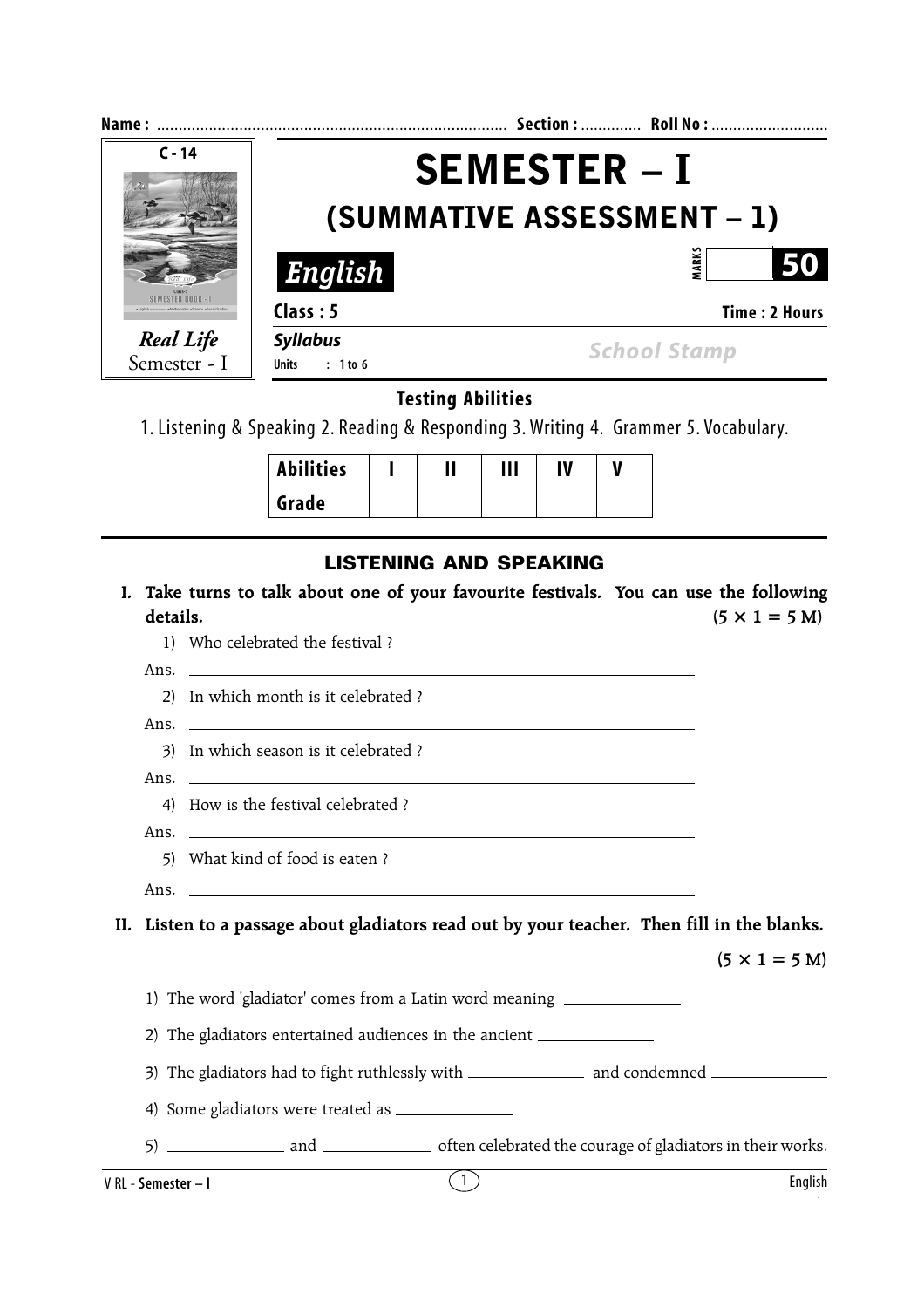## **READING & RESPONDING**

|    |                     | I. Answer the questions in one word or sentence.                                                                     | $(6 \times 1 = 6$ M) |
|----|---------------------|----------------------------------------------------------------------------------------------------------------------|----------------------|
|    |                     | 1) How would Uncle Podger cut himself ?                                                                              |                      |
|    |                     | Ans.                                                                                                                 |                      |
|    |                     | 2) Why did the wives want to visit their home towns?                                                                 |                      |
|    |                     |                                                                                                                      |                      |
|    |                     | 3) Why did Deva Sharma want to buy a pet?                                                                            |                      |
|    |                     | 4) What was the legend upon which the author has based this story?                                                   |                      |
|    |                     | Ans.                                                                                                                 |                      |
|    |                     | 5) What lesson does the story teach us?                                                                              |                      |
|    |                     | Ans. $\overline{\phantom{a}}$                                                                                        |                      |
|    |                     | 6) Who is a Slave?                                                                                                   |                      |
|    |                     |                                                                                                                      |                      |
|    |                     | II. Read the following stanza and answer the questions.                                                              | $(4 \times 1 = 4 M)$ |
|    |                     | No time to see, when woods we pass,                                                                                  |                      |
|    |                     | Where squirrels hide their nuts in grass :                                                                           |                      |
|    |                     | No time to see, in broad daylight,                                                                                   |                      |
|    |                     | Streams full of stars, like skies at night :                                                                         |                      |
|    | 1)                  | Name the poem from which these lines are taken and also write the name of the poet.                                  |                      |
|    | Ans.                | <u> 1989 - Johann Barn, fransk politik formuler (d. 1989)</u>                                                        |                      |
|    | 2)                  | What is the poet trying to tell us in the above stanza ?                                                             |                      |
|    | Ans.                | <u> 1989 - Johann Stein, synsk politik foar de oarnamme fan de oarnamme fan de oarnamme fan de oarnamme fan de o</u> |                      |
|    | 3)                  | Why is there no time in today's world?                                                                               |                      |
|    | Ans.                | and the control of the control of the control of the control of the control of the control of the control of the     |                      |
|    | 4)                  | Why does the poet use the word 'poor' in the lines?                                                                  |                      |
|    |                     | " A poor life this if, full of care                                                                                  |                      |
|    |                     | We have no time to stand and stare"                                                                                  |                      |
|    | Ans.                | <u> 1989 - Johann Barbara, martxa alemaniar amerikan basar da a</u>                                                  |                      |
|    |                     |                                                                                                                      |                      |
|    |                     | <b>WRITING</b>                                                                                                       |                      |
| Ι. |                     | Read these well-known proverbs. Find their meaning and use them in a sentence.                                       | $(5 \times 1 = 5 M)$ |
|    |                     | 1) Look before you leap.                                                                                             |                      |
|    |                     | Ans. $\overline{\phantom{a}}$                                                                                        |                      |
|    |                     | 2) Let bygones be bygones.                                                                                           |                      |
|    |                     | Ans.                                                                                                                 |                      |
|    | V RL - Semester - I | $\begin{pmatrix} 2 \end{pmatrix}$                                                                                    | English              |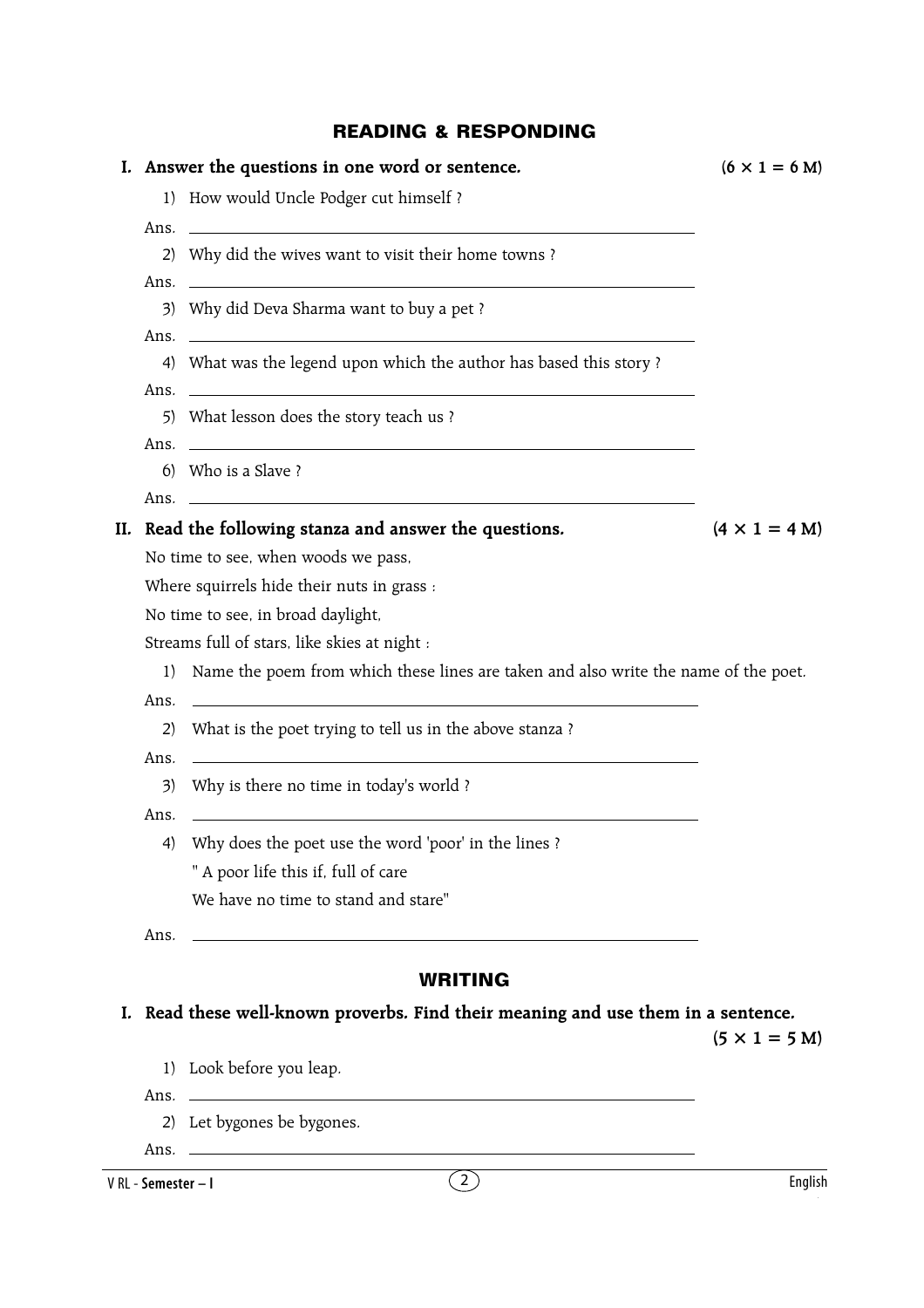3) When the cat's away, the mice are at play.

Ans.

4) Half a loaf is better than no bread.

Ans.

- 5) Pride goes before a fall.
- Ans.
- **II. You lent your favourite story book to your classmate who then misplaced the book. Do you feel angry? Do you feel hurt ? Or do you forgive your friend easily ? Write a letter to express your feelings. Also mention what steps you can take to solve the problem. Begin and end the letter as shown below : (5 M)**

Date : Dear ,

I am writing this letter to you as I am

Your friend,

### **GRAMMAR**

#### **I. Fill in the blanks with the correct adverbs from the list given below.**

 $(10 \times \frac{1}{2} = 5 \text{ M})$ 

**angrily, badly, carefully, dangerously, impatiently, quietly, rudely, seriously, slowly, suddenly**

1) The speaker looks annoyed. He is banging the table

2) Yesterday, there was a football match. Roy was a poor player. He played \_\_\_\_\_\_\_\_\_\_\_\_

- 3) Terry is a reckless driver. He drives
- 4) Carla is in a hurry, so she is waiting for her friend
- 5) He answered the teacher \_\_\_\_\_\_\_\_\_\_\_\_\_\_\_, so he was punished.
- 6) She entered the room so that she would not wake the baby up.
- 7) If you walk \_\_\_\_\_\_\_\_\_\_\_\_\_\_, you will miss the bus.
- 8) Do you think he died \_\_\_\_\_\_\_\_\_\_\_\_\_\_\_ ?
- 9) There was an accident in my street yesterday ; a car hit a boy who was \_\_\_\_\_\_\_\_\_\_\_\_\_\_\_\_\_ injured.
- 10) She reads the text \_\_\_\_\_\_\_\_\_\_\_\_\_\_ before answering.